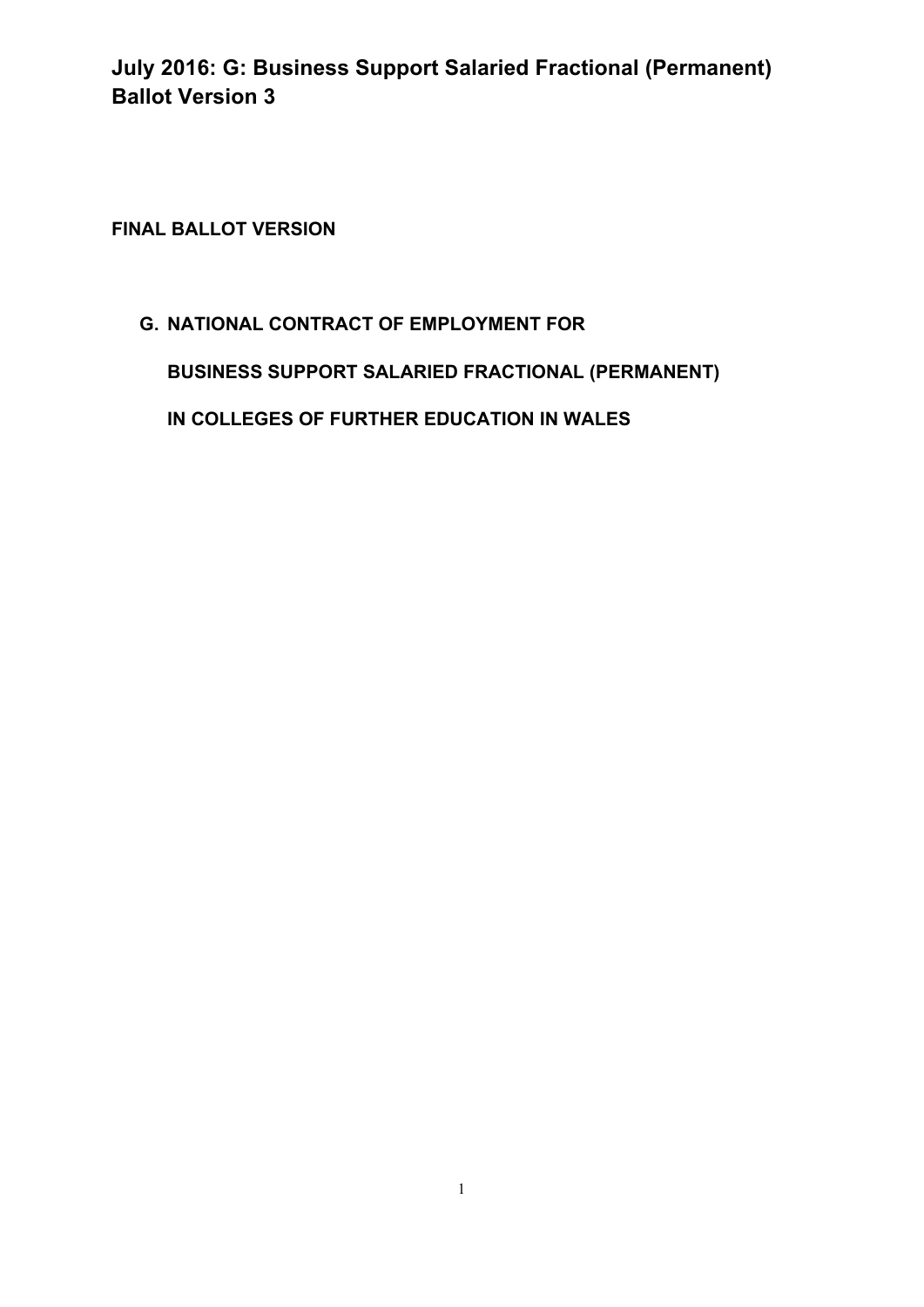**THE EMPLOYER:** [Name and address of Corporation<sup>1</sup>] ("the Corporation")

**THE EMPLOYEE: [**Name and address of Employee**]**

**DATE OF ISSUE**: ………………………………………

## **1. Date of Commencement**

- 1.1 Your permanent employment commenced/shall commence on [•].
- 1.2 Your period of continuous employment [will begin/began] on [•].
- 1.3 If you are made redundant your period of service with certain other employers will be aggregated with your service with the Corporation for the purpose of determining your redundancy payment. This is in accordance with the Redundancy Payments (Continuity of Employment in Local Government, Etc) (Modification) Order 1999 as amended from time to time.
- 1.4 Your appointment is made in accordance with the Corporation's recruitment and selection procedures and may be subject to the receipt of a satisfactory enhanced DBS disclosure and two satisfactory professional references.

### **2. Duration**

The Employment shall continue until terminated in accordance with the provisions contained herein.

### **3. Probationary Period**

<u> 1989 - Jan Samuel Barbara, margaret e</u>

The first 6 months of your employment will be a probationary period, during which your suitability for the position to which you have been appointed will be assessed. The Corporation reserves the right to extend your probationary period if, in its opinion, circumstances so require. During your probationary period, or at the end of it, your employment may be terminated either by you or by the Corporation on giving one month's written notice. You will be deemed to have passed your probationary period unless you are notified otherwise in writing.

 $<sup>1</sup>$  Not all colleges have Corporations. In this document the term 'Corporation' includes governing</sup> bodies or other supervisory boards.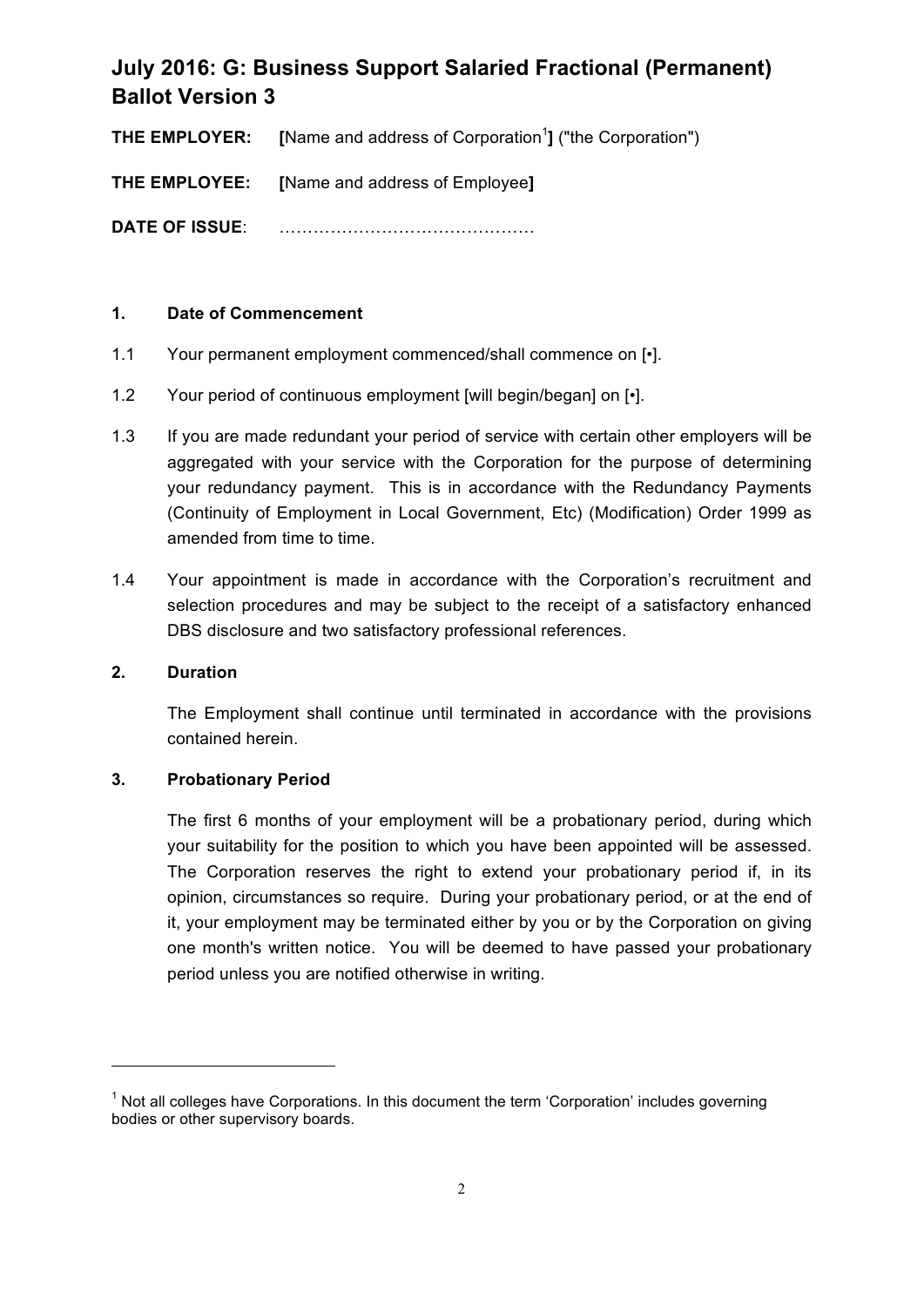## **4. Duties**

- 4.1 You will be employed as [job title] and your duties are those as specified within your Job Description together with any lawful and reasonable instruction given to you.
- 4.2 You may be required in pursuance of your duties to perform services not only for the Corporation but also for any Subsidiary which the Corporation has or may acquire in the future.
- 4.3 You are expected to work flexibly and efficiently, to maintain the highest professional standards and to promote and implement the policies of the Corporation consistent with the role.
- 4.4 You will be expected to comply with any policies and procedures commensurate with your role which the Corporation may from time to time issue to ensure the efficient operation of its business and the welfare and interests of its students and employees.

## **5. Remuneration**

- 5.1 Your salary will be based on the Full Time Equivalent salary of [INSERT £•] per annum in accordance with the pay scale pertinent to your role with your appointment on [INSERT GRADE]. Your pro-rata salary will be [INSERT £•] per annum based on the proportion of a full time equivalent, "FTE", as set out in Clause [INSERT]. Your salary is payable monthly in arrears by direct credit transfer.
- 5.2 Your salary progression will be determined by the corporation, in accordance with the salary scale pertinent to your role.
- 5.3 If you agree to work hours in excess of your normal weekly hours, then you will be entitled to either payment at your normal hourly rate or time off in lieu taken at a mutually agreed time.

### **6. Place of Work**

- 6.1 Your primary place of work will be the Corporation's premises at [INSERT •]. [Your duties will also require you to work at [INSERT list the locations].
- 6.2 In the event that there is an organisational need to change your primary place of work on an indefinite basis, this will be subject to consultation and agreement with you.

## **7. Mobility**

7.1 There may also be a business need to travel and work on a temporary basis at any premises which the Corporation currently has or may subsequently acquire or at any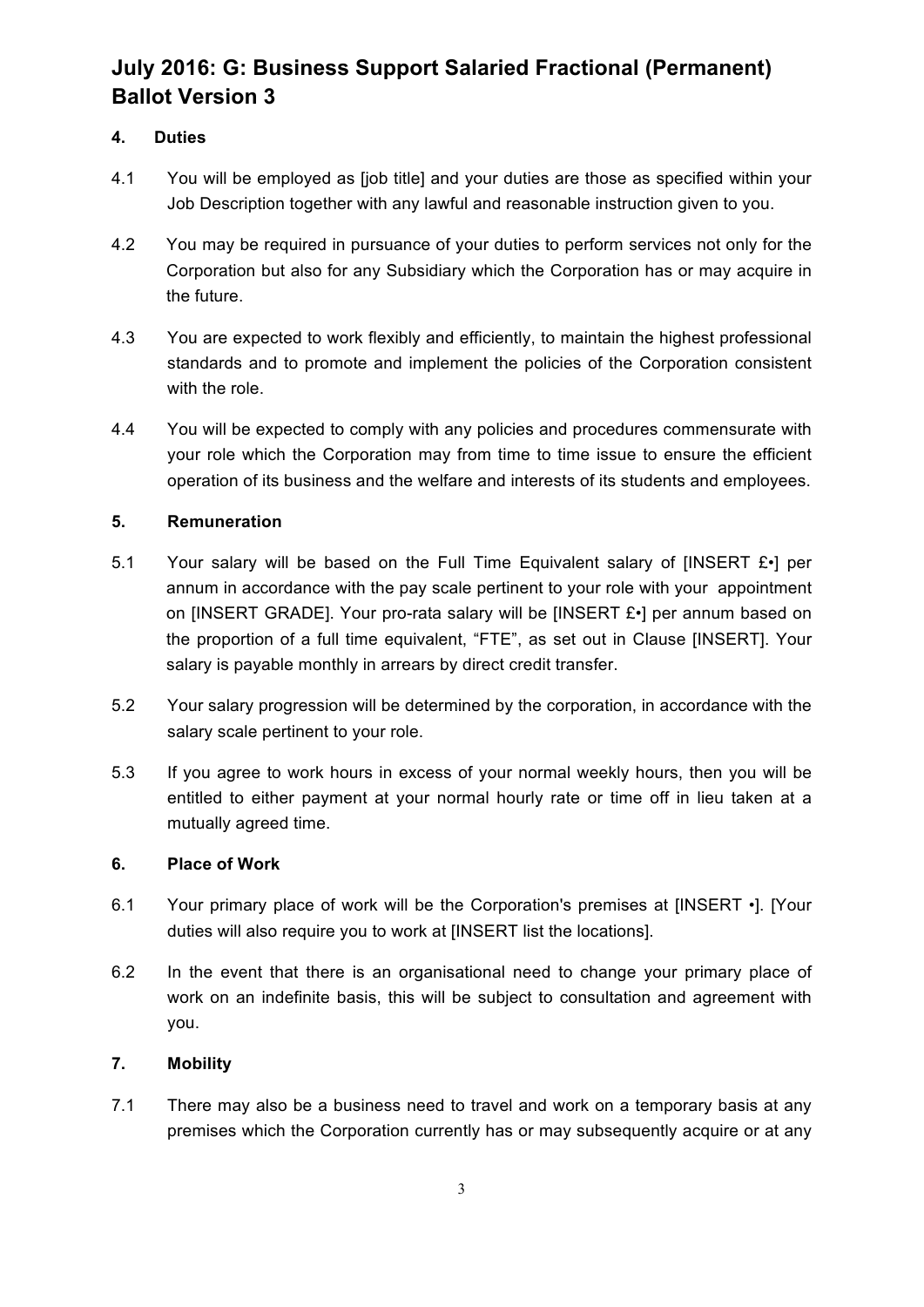premises at which it may from time to time provide services. This would be subject to discussion and agreement giving due regard to the following considerations:

- The location and arrangements for travel and subsistence;
- The length of the working day with increased travel time;
- The hours of work;
- The timescale and duration of the proposed arrangements;
- The employee's personal and family circumstances.
- 7.2 From time to time you may be required to travel and work on a temporary basis at locations outside the UK and for a period of no more than 4 weeks subject to the arrangements set out in Clause 7.1.

#### **8**. **Appraisal and Continuing Professional Development**

- 8.1 You are required to participate in the staff appraisal scheme approved by the Corporation;
- 8.2 You are required to participate in reasonable arrangements for your further training and development.
- 8.3 Full details of the Corporation's policy in relation to Continuing Professional Development can be found at [INSERT link].

### **9. Requirement for a Relevant Qualification**

The Corporation will review with you, either prior to commencement of employment or shortly thereafter, the qualifications required for the post and will provide such assistance as it deems reasonable to enable you, if required, to secure requisite qualifications. In the event that you fail to secure the requisite qualifications within the period specified, the Corporation may have no alternative but to terminate your employment and to this end the Corporation reserves the right notwithstanding any other provisions of this contract, to terminate your employment by giving notice in accordance with Clause 35.1.

#### **10. Working Hours**

10.1 You will be expected to work such hours as are reasonably necessary for the proper performance of your duties and responsibilities, with a normal working week of [INSERT HOURS] hours representing a proportion of [INSERT] FTE. The normal working week is Monday to Friday, and in some cases Saturday and/or Sunday by agreement.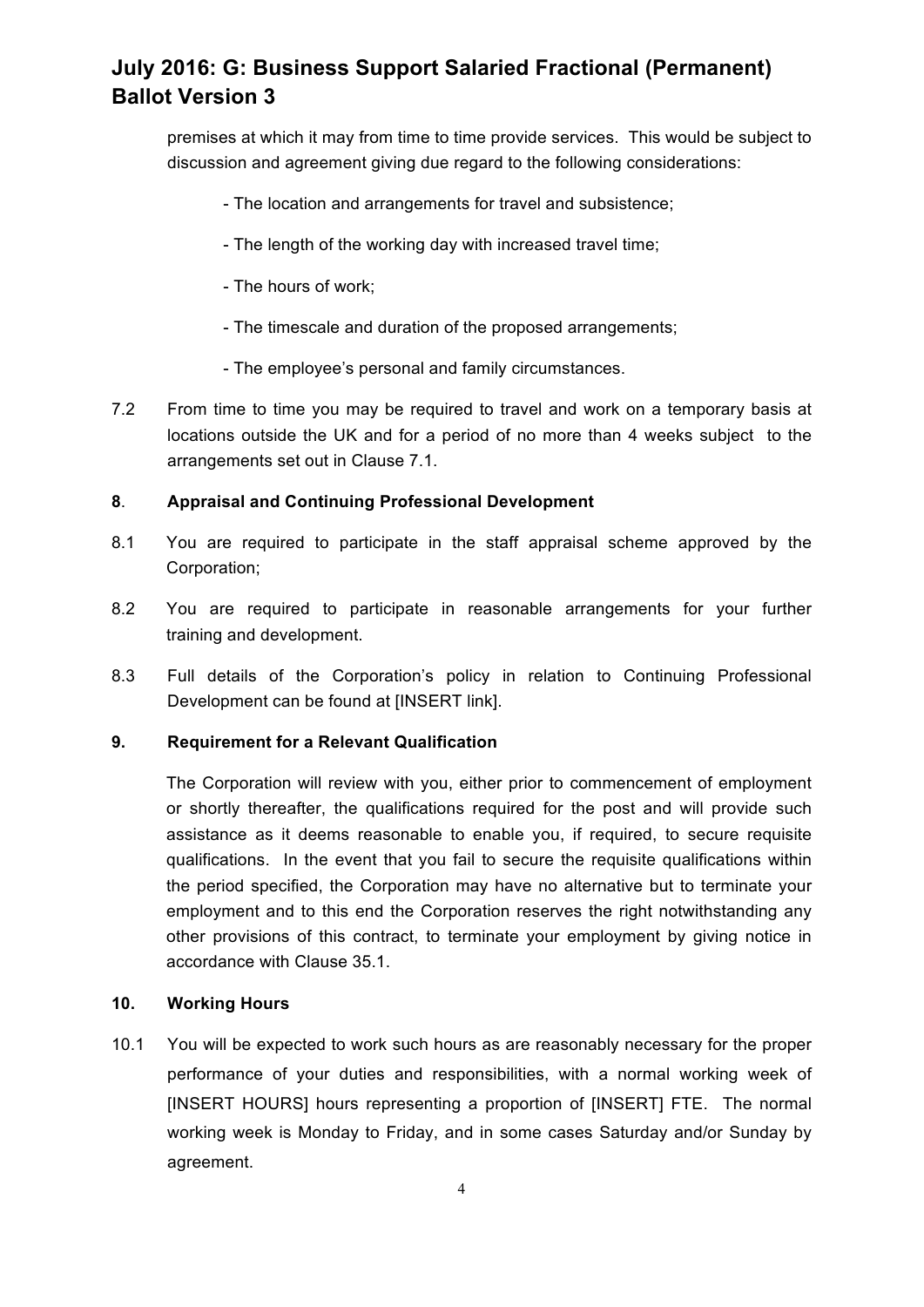- 10.2 Your normal pattern of work is set out in your letter of appointment. Any changes to your normal working pattern will be by agreement between you and your line manager.
- 10.3 You may sometimes be requested to work on a Bank or Public Holiday, in which case you will be given time off in lieu, should you agree to this, or payment at an enhanced rate in accordance with the Corporation's policy
- 10.4 Where you agree to work additional hours, the terms set out in Clause [5.3] will apply.

#### **11. Holidays**

- 11.1 You are entitled to [INSERT DAYS/HOURS] paid annual leave in each holiday year (being the period from 1st September to 31st August), and a pro-rata entitlement of 8 Bank and Public Holidays normally observed in Wales and a pro-rata entitlement of up to 5 efficiency days. Your holidays are derived from a full time equivalent entitlement of 28 days rising to 32 days after five full holiday years of continuous service. Your annual leave will accrue on the basis of  $1/12<sup>th</sup>$  of your annual entitlement for each month of completed service.
- 11.2 The Corporation reserves the right to schedule a number of closure days in the Annual Calendar, in the interest of efficiency. Where the total number of such days do not exceed 5 per annum, you will not be required to use your annual leave entitlement. Where the Corporation schedules more than 5 such days per annum, days in excess of your pro-rata entitlement must be taken as part of your annual leave.
- 11.3 The timing of all holidays is subject to the agreement of your line manager. You are required to submit an outline schedule of any significant holidays, where possible before 31st October in any holiday year.
- 11.4 If, on the termination of your employment, you have exceeded your accrued holiday entitlement including Bank and Public holidays up to the date of termination, the Corporation will be entitled to deduct the excess from your final salary payment calculated at a rate of  $1/260<sup>th</sup>$  of your salary for each of the excess days. If you have any unused holiday entitlement, the Corporation will require you to take it during your notice period unless it agrees to pay you the appropriate sum in lieu.
- 11.5 If the Corporation terminates your employment, by reason of gross misconduct in accordance with Clause 35.3, any payment due for outstanding holiday entitlement shall be limited to your statutory entitlement under the Working Time Regulations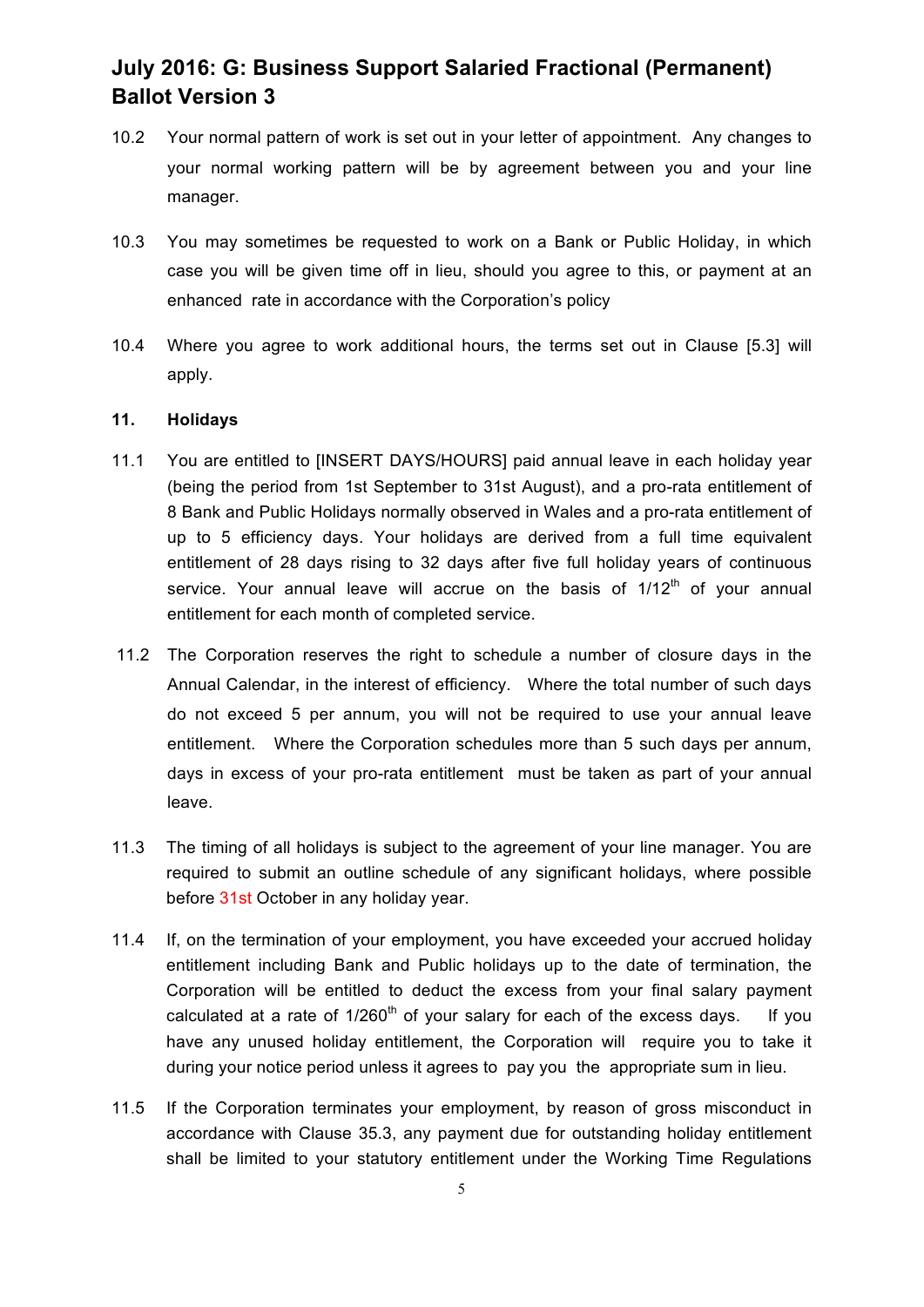1998. Any paid holidays (including Bank and Public holidays) taken shall be deemed first to have been taken in satisfaction of that statutory entitlement.

- 11.6 If either party has served notice to terminate the appointment, the Corporation may require you to take any outstanding holiday entitlement during the notice period. Any outstanding holiday entitlement shall be deemed to be taken during any period of garden leave under Clause 35.4
- 11.7 Holiday entitlement for one holiday year cannot be taken in subsequent holiday years unless otherwise agreed by the Principal. In some exceptional cases up to 5 days may be rolled forward, but only with the agreement of the Principal. Failure to take holiday entitlement in the appropriate holiday year will lead to forfeiture of any accrued holiday without any right to payment in lieu thereof*.*
- 11.8 If you are not able to take holiday entitlement due to sickness, accrual of holiday entitlement will be restricted to 28 days pursuant to the statutory requirements of the Working Time Regulations 1998 which will be paid in lieu (on termination of employment only) or carried over by agreement with Corporation's Human Resources on receipt of confirmation from your G.P.

#### **12. Expenses**

Expenses which you incur in the proper performance of your duties will be reimbursed by the Corporation providing that they have been approved in advance by your line manager and are matched by signed and approved receipts in accordance with the Corporation's Financial Regulations which can be obtained from [INSERT LOCATION].

### **13. Pension**

You will automatically become a member of the LGPS unless you choose otherwise. If you elect not to be a part of the scheme you must complete the appropriate opt out form available from the Pensions Department at [insert the relevant contact details ]. Should you choose not to join the LGPS, the Corporation is still obliged to comply with the employer duties under Part 1 of the Pensions Act 2008 and will automatically enrol or re-enrol you into a Pension scheme as and when required by law.

### **14. Deductions**

For the purposes of the Employment Rights Act 1996, you hereby authorise the Corporation to deduct from your salary or any other payments due to you any agreed sums due from you to the Corporation, including any overpayments, loans or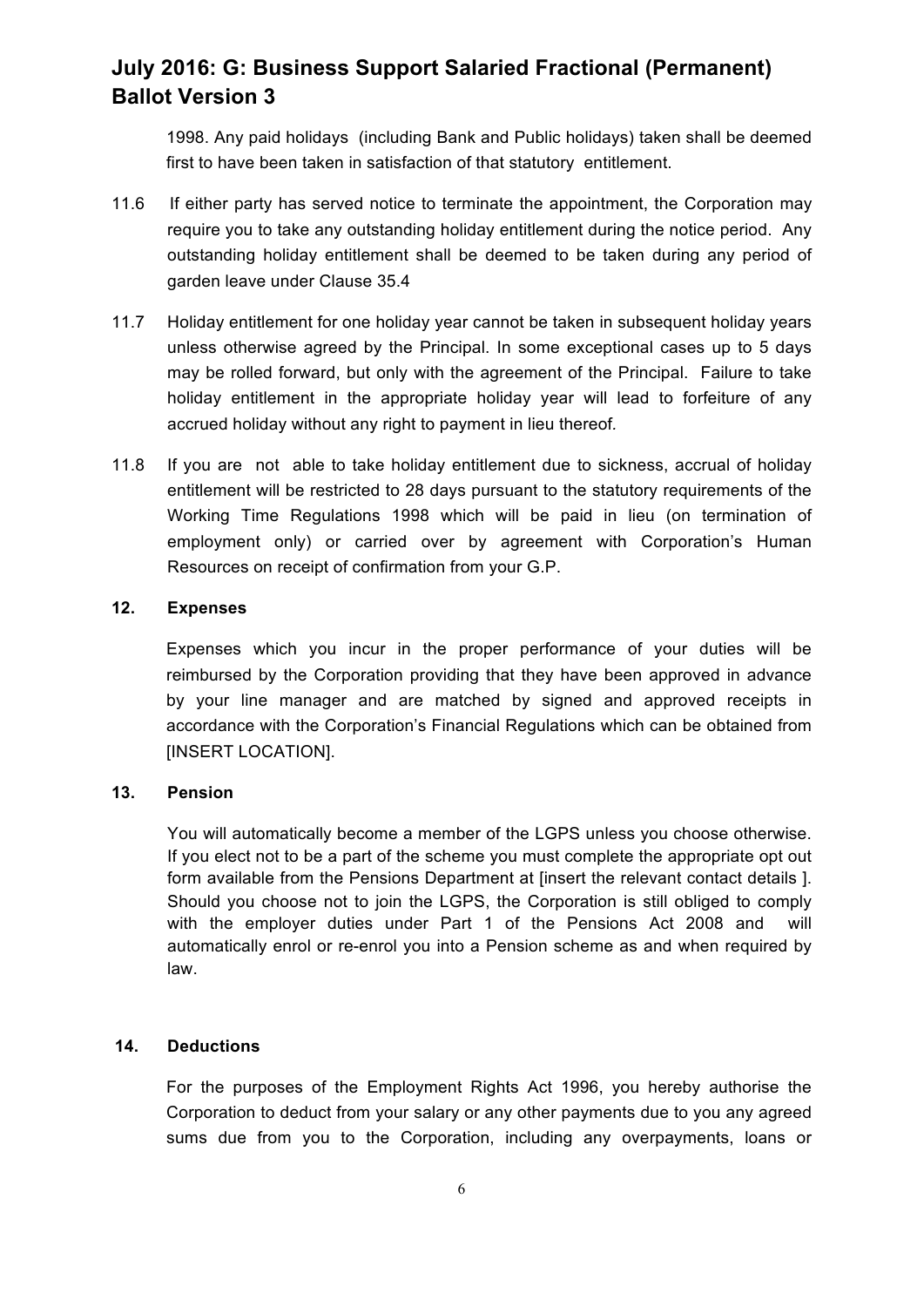advances made to you by the Corporation. You will be provided with a deduction schedule accordingly.

### **15. Sickness**

- 15.1 If you are absent from work due to sickness or injury, you may be eligible to receive sick pay in accordance with the Corporation's Sickness Policy. Further details in respect of sickness may be obtained from [INSERT LOCATION]
- 15.2 The payment of sick pay is subject to your compliance with the Corporation's rules for the notification and verification of sickness absence, which are set out in the Sickness Policy.
- 15.3 The Corporation has the right to require you to attend a medical examination by a doctor or occupational health specialist nominated by the Corporation, in particular but not limited to circumstances where you are absent on long term sickness. The Corporation reserves the right to cease to make payments of sick pay in the event that you repeatedly fail to attend at such an appointment having been requested to do so, without reasonable justification.
- 15.4 If you receive compensation following an injury or accident which occurred outside work for loss of earnings, you will be required to repay to the Corporation compensation paid for such loss of earnings, up to the value of sick pay received less your statutory entitlement.

#### **16. Maternity Leave**

If you become pregnant, you will be eligible to take maternity leave and may qualify for employer and/or statutory maternity pay. Full details of the Corporation's Maternity Policy and the procedures with which you must comply in order to exercise your rights under it are available from [INSERT LOCATION].

## **17. Paternity Leave**

Where your Spouse/Partner becomes pregnant, you will be eligible to take paternity leave and receive paternity pay. Full details of the Corporation's Paternity Leave Policy and the procedures with which you must comply in order to exercise your rights under it are available from [INSERT LOCATION].

#### **18. Parental Leave**

You will be entitled to take parental leave in accordance with the Maternity and Parental Leave Regulations 1999, as amended, or alternatively in accordance with any policy or procedure on this subject which has been adopted by the Corporation.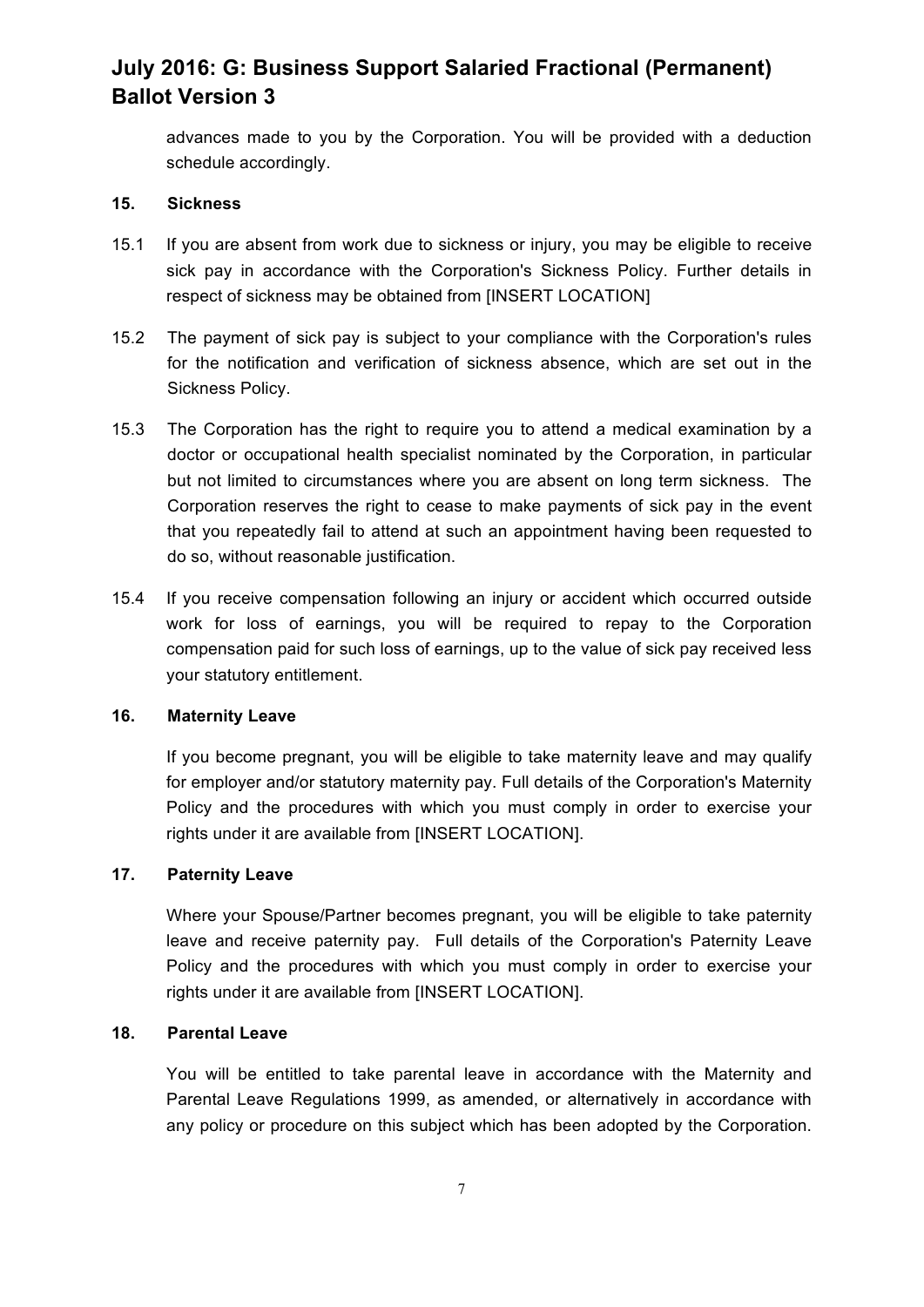Further details in respect of parental leave may be obtained from [INSERT LOCATION].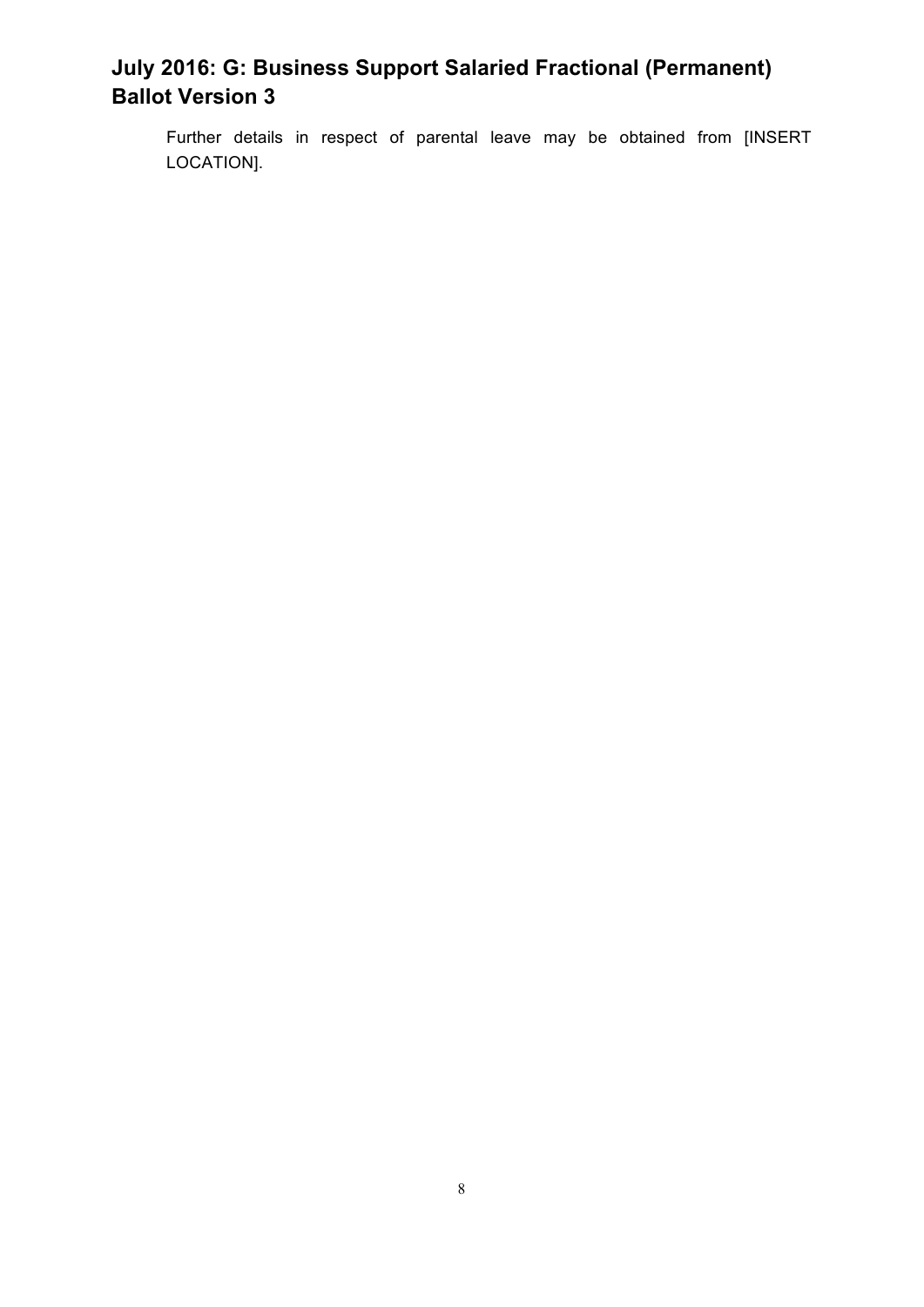## **19. Adoption Leave**

If you adopt a child, you may be eligible to take adoption leave and receive adoption pay. Full details of the Corporation's Adoption Policy and the procedures with which you must comply in order to exercise your rights under it are available [INSERT LOCATION].

## **20. Health and Safety**

The Corporation recognises and accepts its responsibilities as an employer to ensure, so far as is practicable, the health, safety and welfare of all its employees. A copy of the Health and Safety Policy, subject to amendment from time to time, can be obtained from [INSERT LOCATION]. You are responsible for familiarising yourself with the policy and adhering to the health and safety rules in the workplace.

## **21. Exclusivity of Service**

- 21.1 You are required to devote your time, full attention and abilities to your duties during your contracted working hours and to act in the best interests of the Corporation at all times
- 21.2 You are required to notify the Corporation's Human Resources Department in writing of any other employment or paid activities that you currently undertake or intend to undertake for the duration of this contract.
- 21.3 The Corporation reserves the right to refuse permission to undertake such employment or paid activities where the following applies.
	- (i) there is a conflict or competition with the work of the Corporation
	- (ii) it involves the use of Corporation property
	- (iii) it prevents the effective undertaking of your duties for the Corporation
	- (iv) it contravenes the Working Time Regulations 1998;
	- (v) it poses a risk to the Corporation's reputation.
- 21.4 If you have any doubts about possible conflicts of interest you must consult the Corporation's Human Resources Department and where required obtain written permission from the Principal.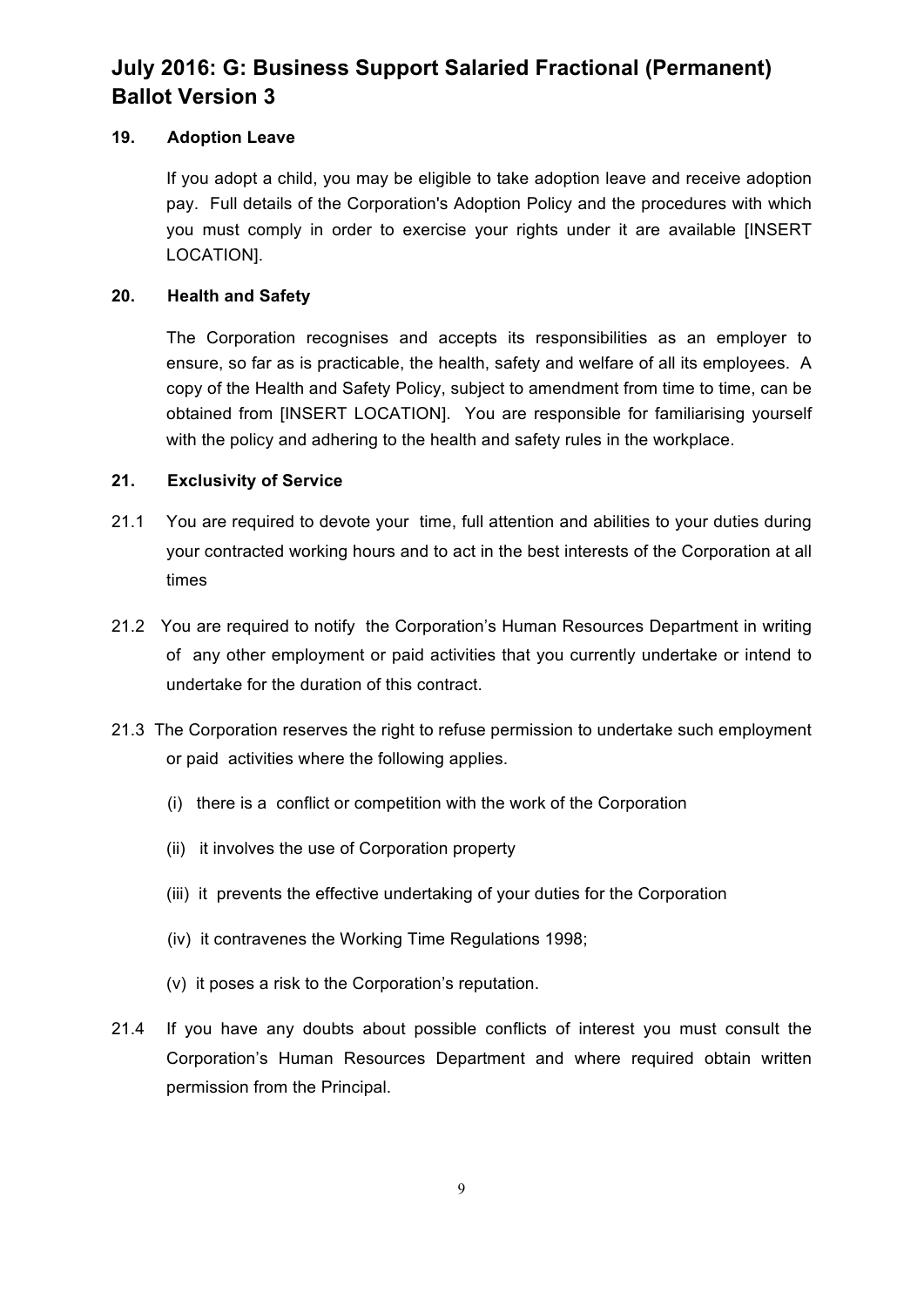21.5 Where paid leave of absence is granted to undertake activity for another organisation any payment (expenses exempt) received in respect of that activity must be transferred to the Corporation

### **22. Confidentiality**

- 22.1 You shall not either during your employment (except in the proper performance of your duties), nor at any time after its termination, use for your own purposes (or for any purposes other than those of the Corporation) or divulge to any person, corporation, company or other organisation whatsoever any confidential information belonging to the Corporation or to any Subsidiary or relating to its or their affairs or dealings which may come to your knowledge during your employment. This restriction shall cease to apply to any information or knowledge which may come into the public domain after the termination of your employment, other than as a result of unauthorised disclosure by you or by any third party. The Trade Union and Labour Relations (Consolidation) Act 1992 (TULR(C)A 1992) requires employers to disclose information for the purposes of collective bargaining to accredited representatives of recognised trade unions. This restriction shall not apply to any use or disclosure authorised by the Corporation or required by law or in furtherance of a legitimate trade union activity.
- 22.2 Confidential information shall include (but shall not be limited to) the following:
	- (a) Information concerning the services offered or provided by the Corporation or any Subsidiary including the names of any persons, companies or other organisations to whom such services are provided, their requirements and the terms upon which services are provided to them (save that such information shall not be regarded as confidential once it has been published in any prospectus or other document which is available to members of the public).
	- (b) The Corporation's marketing strategies and business plans or those of any Subsidiary and the marketing strategies and business plans of other Corporations or governing bodies involved in collaborative partnerships if appropriate.
	- (c) Any information relating to a proposed reorganisation, expansion or contraction of the Corporation's activities (or those of any Subsidiary) including any such proposal which also involves the activities of any other corporation or organisation.
	- (d) Financial information relating to the Corporation or any Subsidiary (save to the extent that such information is included in published audited accounts)
	- (e) Details of: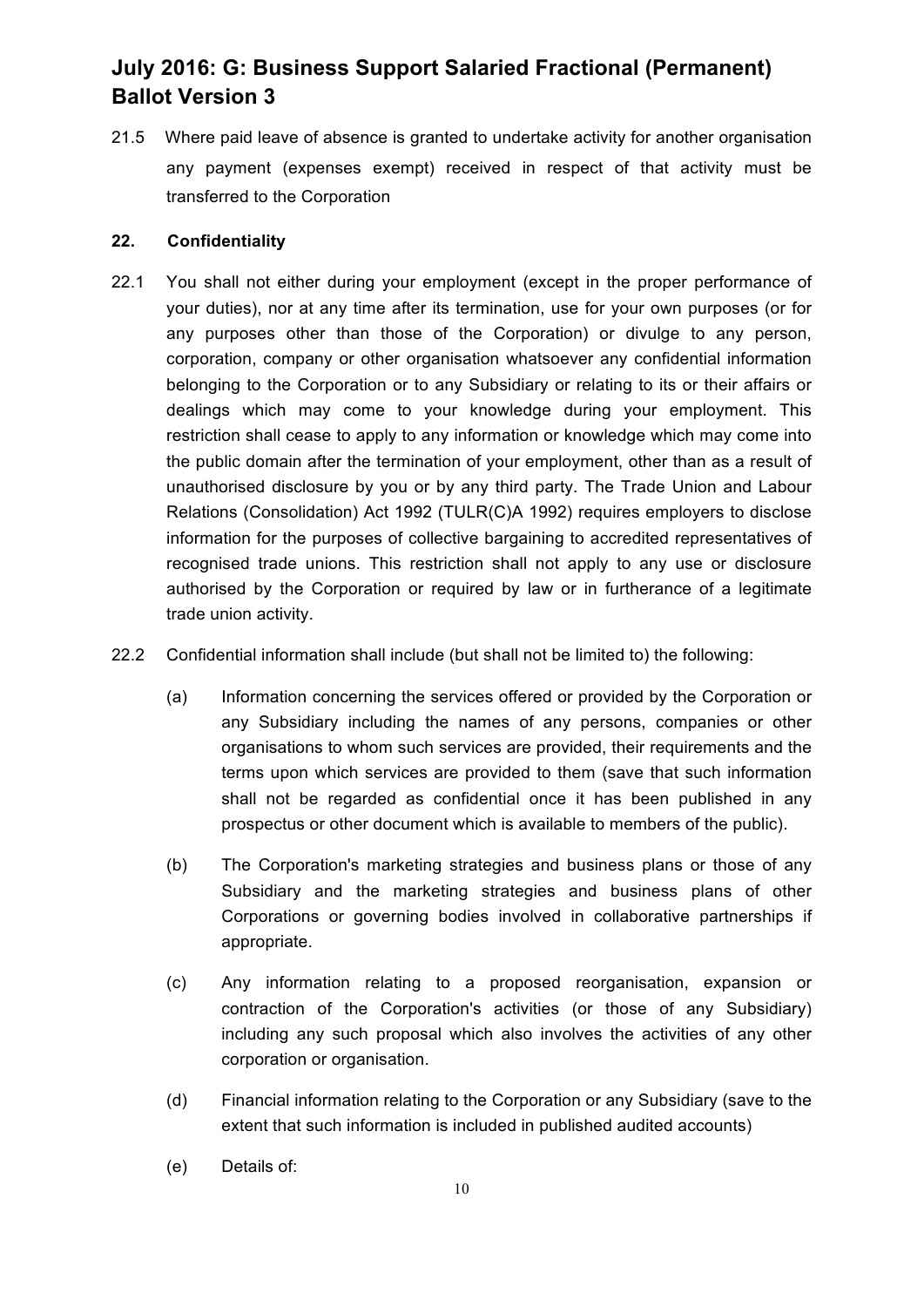- (i) Employees of the Corporation or any Subsidiary, the remuneration and other benefits paid to them and their experience, skills and aptitudes and /or
- (ii) Any arrangements for the supply of personnel to the Corporation or any Subsidiary by a third party provider.
- (f) Any information which you have been told is confidential or which you might reasonably expect to be confidential.
- (g) Any information which has been given to the Corporation or any Subsidiary in confidence by students or other persons, companies or organisations.
- 22.3 Notwithstanding the above, the Corporation affirms that professional staff have freedom within the law to question and test received wisdom relating to academic matters, and to put forward new ideas, and controversial or unpopular opinions about academic matters without placing themselves in jeopardy or losing the jobs and privileges they have at the Corporation.
- 22.4 All records, documents and other papers (together with any copies or extracts thereof) made or acquired by you in the course of your employment shall be the property of the Corporation and must be returned to it upon request on the termination of your employment.
- 22.5 Nothing in this contract, and in particular this Clause 22, is intended to prejudice your rights in relation to any protected disclosure under the meaning of Section 43A of the Employment Rights Act 1996, as amended from time to time (Whistleblowing).
- 22.6 Any request received by you under the Freedom of Information Act 2000 will be forwarded to [your Line Manager/HR Department/Information Officer] for consideration. Under no circumstances should you respond to such a request directly.

### **23. Data Protection**

You agree to abide by the Corporation's Data Protection Policy available at [INSERT LINK] as amended from time to time and the provisions of the Data Protection Act 1998 when handling personal data in the course of employment including personal data relating to any employee, student, client, supplier or agent of the Corporation or any subsidiary.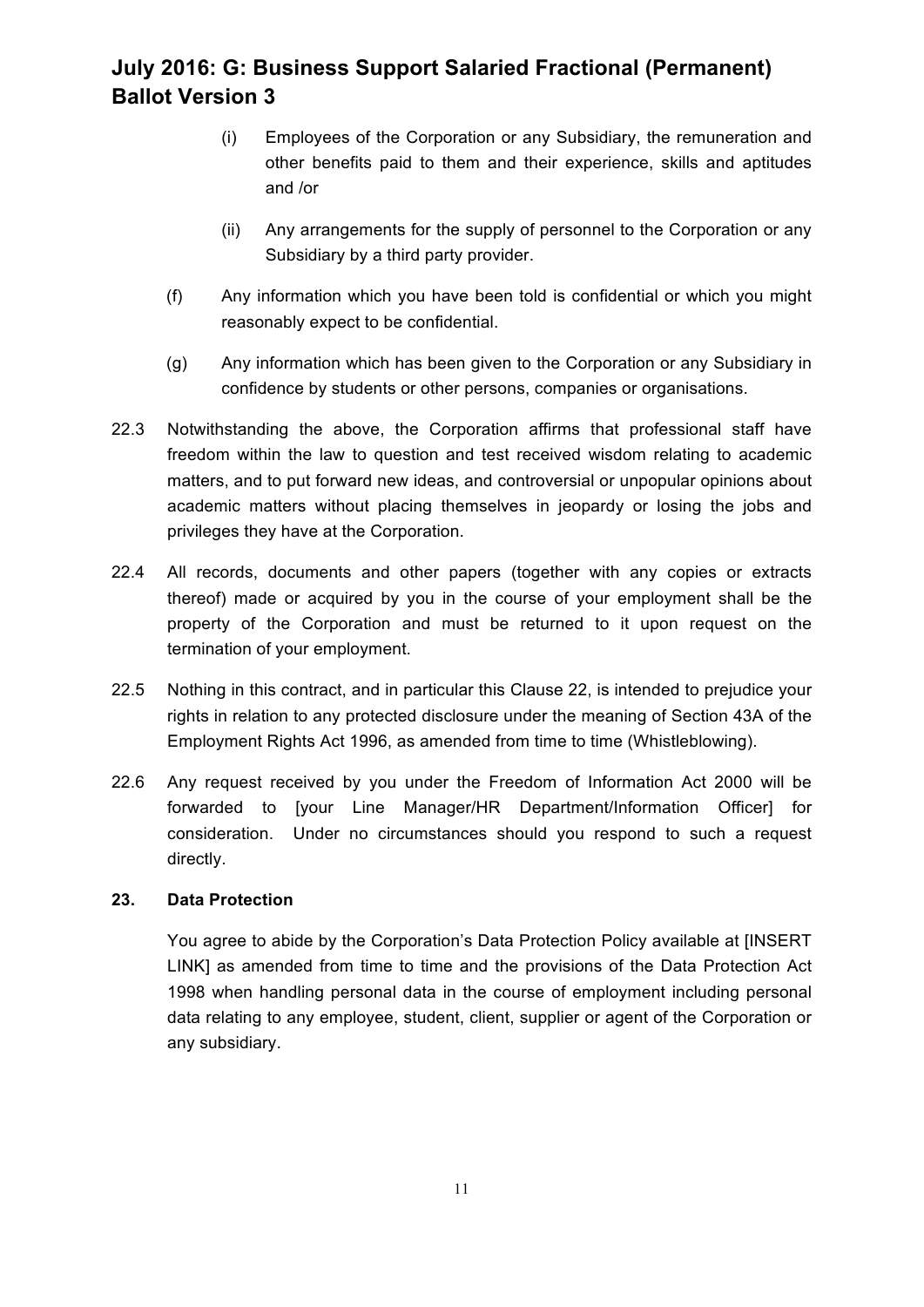## **24. Copyright**

- 24.1 The copyright in all records, documents and course materials produced or made by you in the course of your employment after your appointment to the Corporation, shall belong to the Corporation.
- 24.2 The copyright of any work or design compiled, edited or otherwise brought into existence by you as a scholarly work for the purposes of furthering your professional career shall belong to you. "Scholarly work" includes items such as books, contributions to books, articles and conference papers, and shall be construed in the light of the common understanding of the phrase in further and higher education.

### **25. Grievances**

- 25.1 If you have a grievance relating to your employment, you are entitled to invoke the Corporation's Grievance Procedure which is available from [INSERT LOCATION].
- 25.2 You may from time to time be required to participate in some capacity in an employee grievance.

### **26. Disciplinary Procedures**

- 26.1 The Corporation expects reasonable standards of performance and conduct from its employees. Details of the Corporation's Procedures can be found at [INSERT LOCATION] together with the Staff Code of Conduct.
- 26.2 You may from time to time be required to participate in some capacity in a disciplinary procedure.

### **27. Capability Procedures**

The Corporation has procedures in place designed to assist and encourage all employees to achieve and maintain standards of job performance. The aim is to ensure consistent and fair treatment for all and to assist any employee who is considered to be experiencing difficulties in performing satisfactorily the duties required of the post to which s/he was appointed. Details of the Corporation's Procedures can be found at [INSERT LOCATION].

### **28. Protected Disclosures - Whistleblowing**

If you have concerns regarding activities including but not limited to malpractice, fraud or corruption within the Corporation and /or any of its subsidiaries you should refer to the Corporation's Whistleblowing Policy which can be found at [INSERT LOCATION] to assist you in raising your concerns.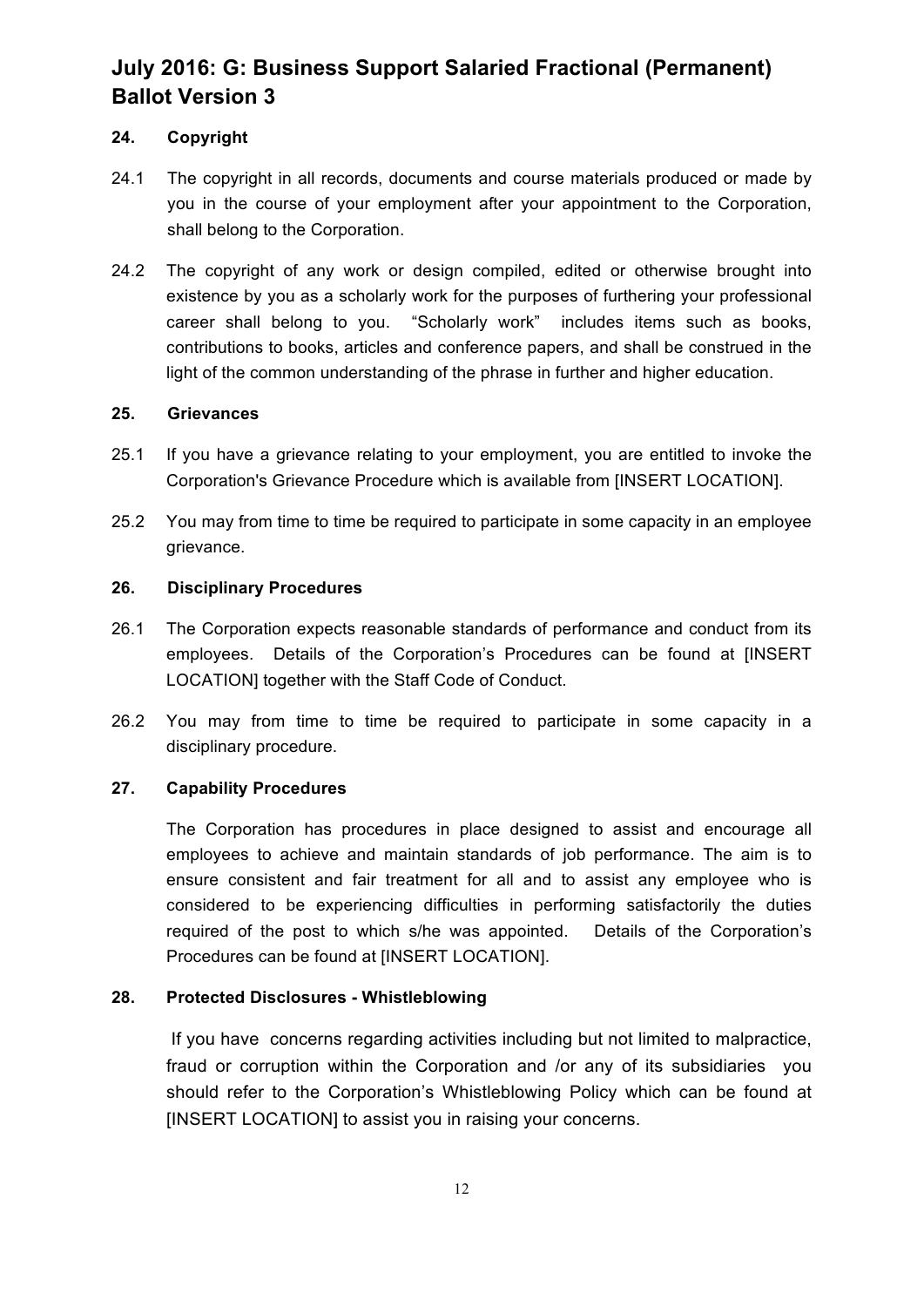### **29. Safeguarding Children and Adults**

The Corporation has policy and procedures in place which set out the statutory safeguarding responsibilities of Further Education Colleges, as well as good practice recommendations, in relation to children and adults. All employees are required to adhere to the Corporation's Safeguarding Policy and associated procedures and guidance, which may be varied by the Corporation from time to time. Details can be found at [INSERT LOCATION].

### **30. Social Networking**

You should be aware that the internet is provided primarily for business use. The Corporation recognises that many employees use the internet, including social media for personal and business purposes. You should therefore have due regard to the Corporation's Social Media and/or Email Policy and/or Acceptable Usage Policy when using the internet including social media for personal and business purposes.

## **31. Monitoring of Telecommunications**

In accordance with the Corporation's policies, the Corporation has the right to monitor any and all aspects of its telephone and computer systems that are made available to you and to monitor, intercept and/or record any communications made by you, including any type of telephone, e-mail or Internet communications, for any purposes authorised under the Telecommunications (Lawful Business Practice) (Interception of Communications) Regulations 2000 and any amending or supplementary legislative or regulatory requirements.

### **32. Criminal Acts**

In the event that you are under caution, arrested, charged with, and/or convicted of, a criminal act, you will advise the Corporation's Human Resources Department immediately. Failure to do so may result in disciplinary action.

### **33. Anti-Bribery and Corruption**

- 33.1 Every employee and individual acting on the Corporation's behalf is responsible for maintaining the Corporation's reputation and for conducting their duties honestly and professionally. In accordance with this, you are required to adhere to the Corporation's Anti-Bribery Policy. Details can be found at [INSERT LOCATION].
- 33.2 You agree that you will report any suspicious conduct that may amount to a bribe being offered, promised, given, requested or accepted (either involving you or another employee or person acting for, or on behalf of, the Corporation) immediately to the relevant individuals within the Corporation in accordance with the Anti-Bribery Policy.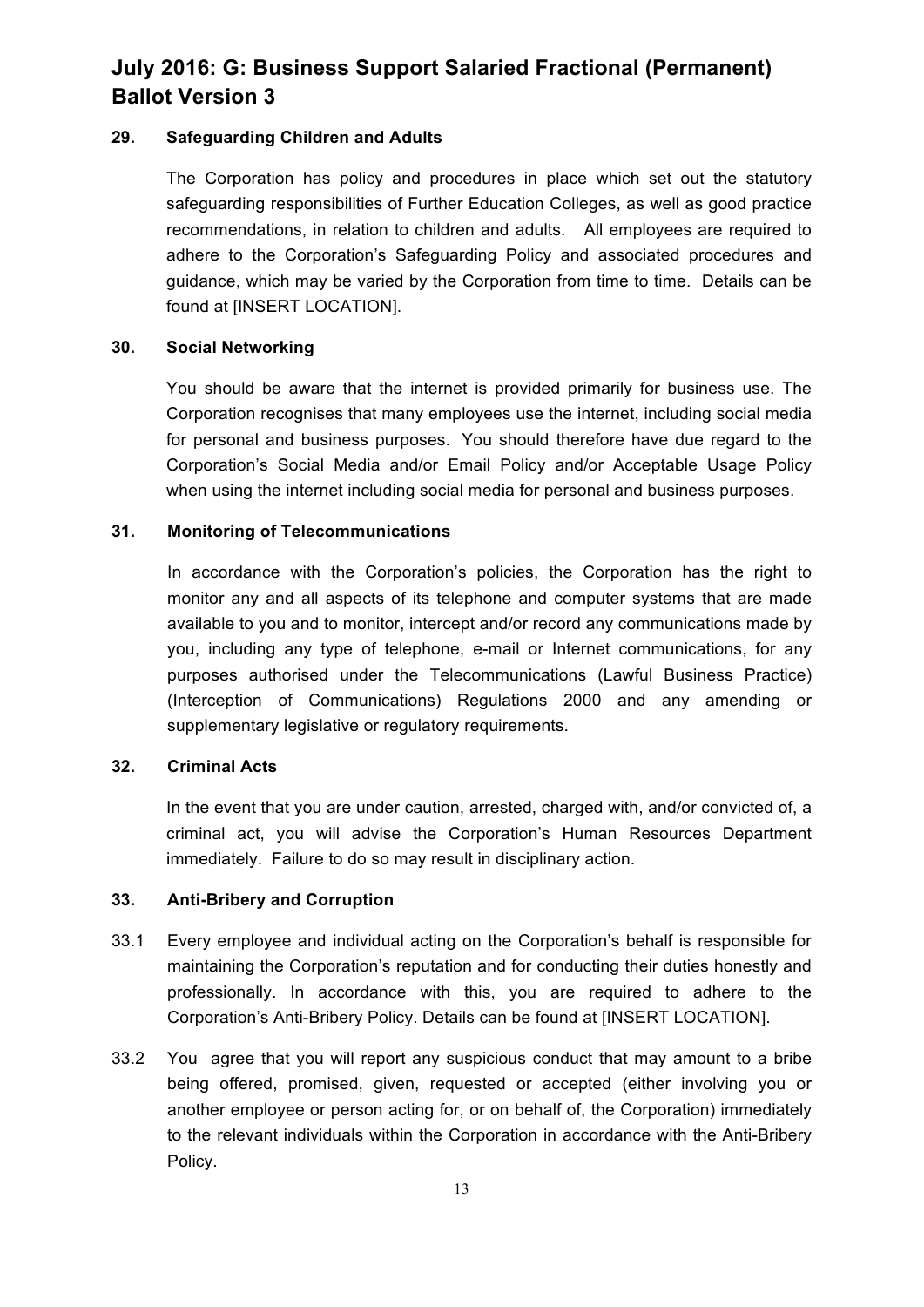## **34. Trade Union Membership**

- 34.1 You have the right to belong to a trade union of your choice. The following trade union[s] are currently recognised by the Corporation for Staff: [ENTER TU DETAILS AND RELEVANT BARGAINING GROUP ].
- 34.2 The Corporation will provide information to the recognised trade unions to allow them to organise within the college. Your details will be provided unless you notify us, in writing, that you do not wish your name to be provided.

## **35. Termination of Employment**

- 35.1 After the successful completion of any probationary period, the Corporation may terminate your employment by giving you in writing whichever is the greater of:
	- (a) 1 month's notice
	- (b) one week's notice for each year of service, up to a maximum of 12 weeks' notice.
- 35.2 You may terminate your employment at any time by giving the Corporation 1 months' notice in writing
- 35.3 The Corporation may terminate your employment without notice or without compensation in lieu of notice if you are found guilty of gross misconduct.
- 35.4 During any period of notice of termination (whether given by you or the Corporation), the Corporation shall be under no obligation to assign any duties to you and shall be entitled to exclude you from its premises ("garden leave"), although this will not affect your right to receive your normal salary and other contractual benefits. If you are required to take '"garden leave" during the notice period, Clause 21 shall continue to apply.

## **36. Return of Corporation Property**

36.1 Upon the termination of your employment (for whatever reason) you hereby agree to return to the Corporation all [documents, student work, IT equipment, books, office equipment, keys, security passes, credit cards, college car *– delete/amend as appropriate*] and any other property belonging to the Corporation. This includes all documents and information whether stored electronically or as hard copy.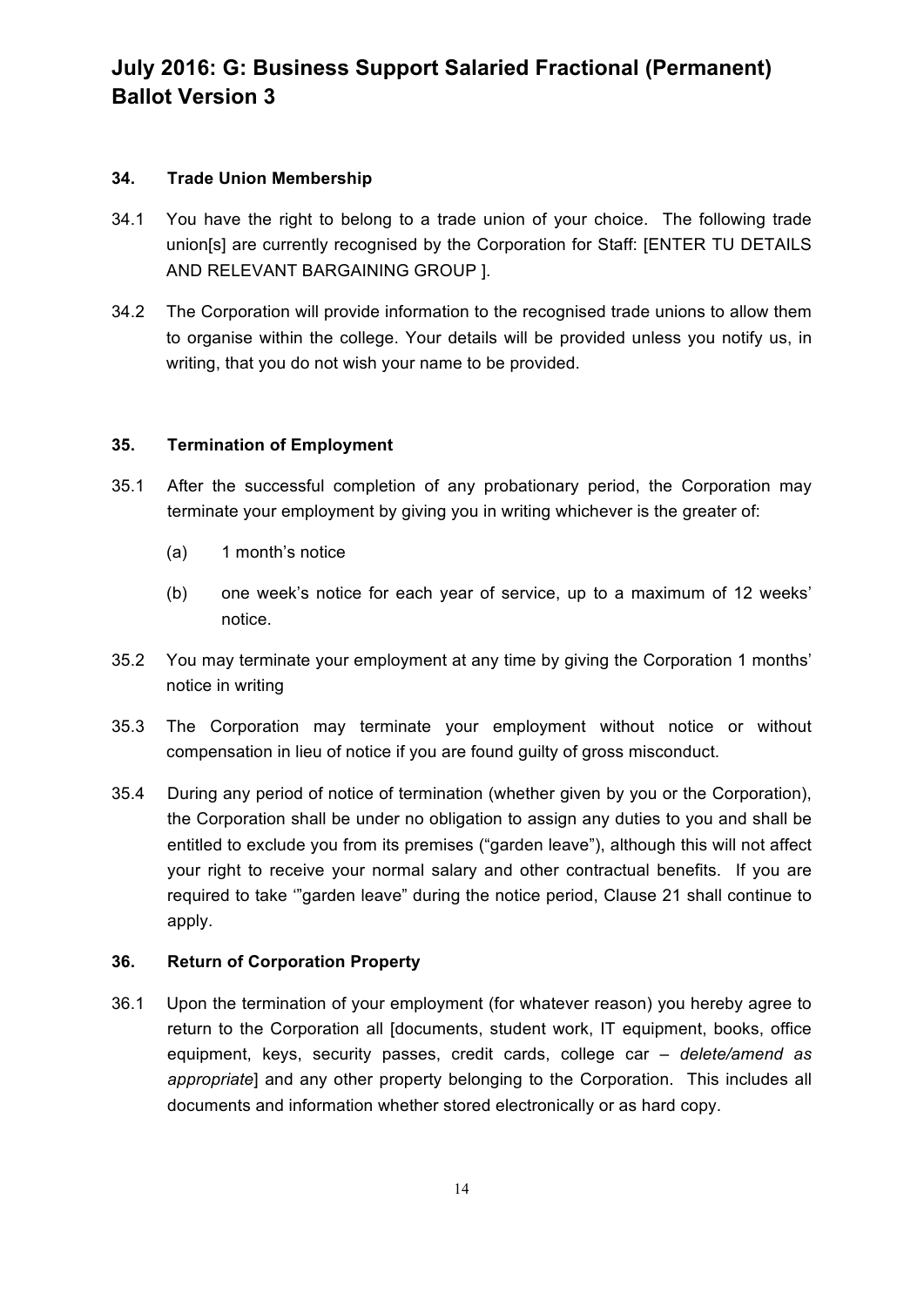- 36.2 All Corporation property must be returned no later than your last date of employment with the Corporation. You are also required to return to the Corporation any college property that may come into your possession after your employment ends.
- 36.3 It is your responsibility to return Corporation property. With reference to Clause 14 (Deductions), you hereby agree that any failure to return such property will entitle the Corporation to withhold the whole or any part of any wages due to you from the Corporation up to the second hand replacement cost of the non-returned property'. The Corporation reserves the right to issue legal proceedings against you in the event that it is unable to recover, by way of a withholding of salary a sum representing up to the second hand replacement cost of the property which is unreturned.

#### **37. Collective Agreements**

National collective agreements which are currently in existence (as set out in Appendix 1) are expressly incorporated into this contract. These agreements may be varied from time to time following negotiations with the recognised trade unions through the Wales Negotiations Committee Further Education (WNCFE).

#### **38. Prior and Subsequent Agreements**

- 38.1 This Contract of Employment and Collective Agreements listed in Appendix 1 are in substitution for any previous letters of appointment or contracts of employment.
- 38.2 Any changes in the terms and conditions of employment applicable to staff appointed by the Corporation on the terms and conditions set out herein, which may be agreed after the date of this Contract between the Corporation and any trade unions recognised by the Corporation in respect of such staff, shall be incorporated automatically into your Contract of Employment.
- 38.3 Any future national collective agreements reached after the date of this contract through the WNCFE will be expressly incorporated into this contract in accordance with the procedures set out in the National Recognition Agreement.

### **39. Interpretation**

In this contract "Subsidiary" means any company, association, society or other entity directly or indirectly controlled by the Corporation, for which purpose 'control' means either ownership of more than 50% of the voting share capital (or equivalent right of ownership) of such company, association, society or other entity or power to direct its policies and management whether by contract, statute or otherwise.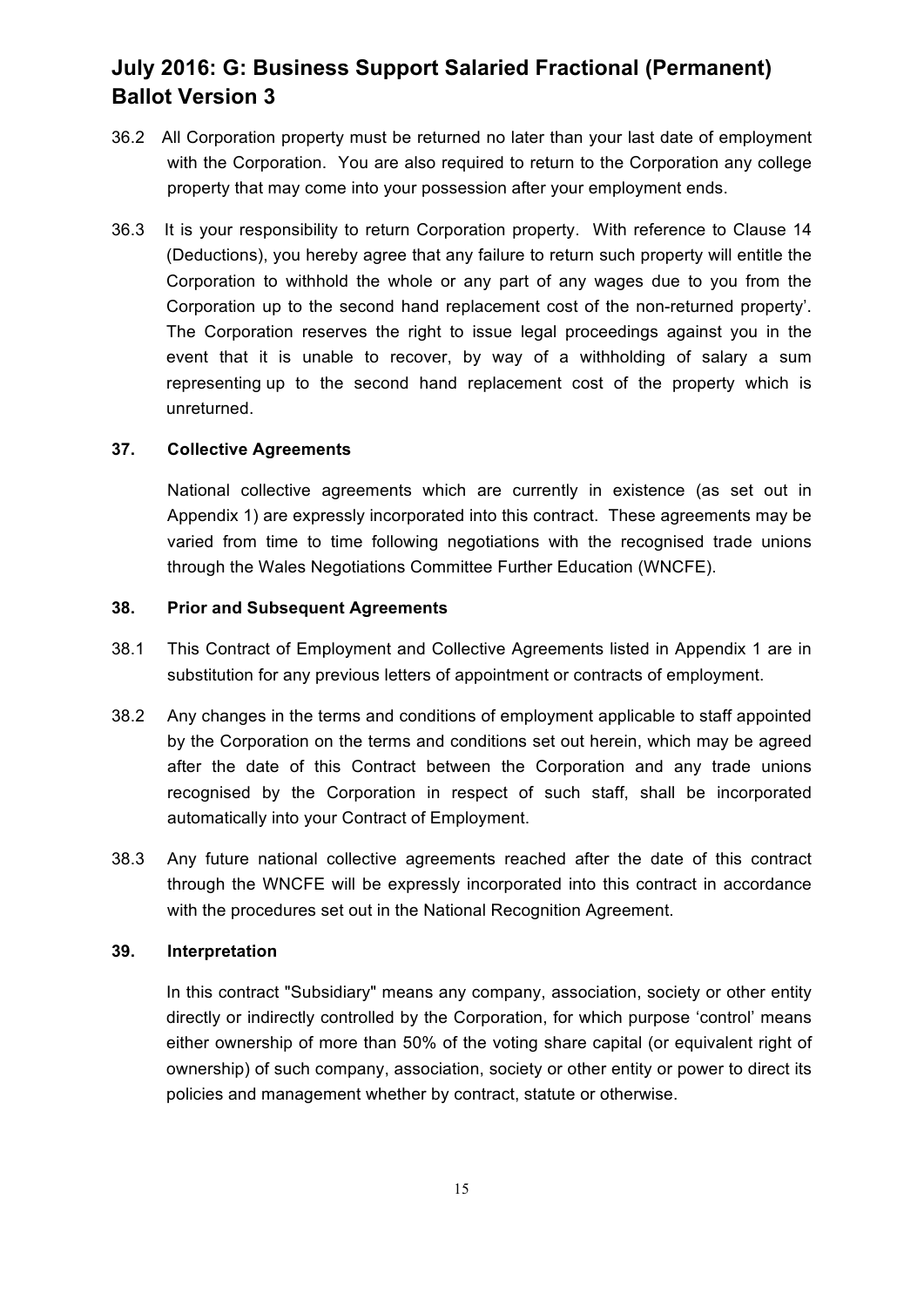## **40. Applicable Law**

English and Welsh law shall apply to this Contract and the parties to this Contract submit to the jurisdiction of the courts of England and Wales.

## **41. Reporting cases of misconduct or professional incompetence**

- 41.1 It is a statutory requirement for the Corporation to refer information to the Disclosure and Barring Service when an employee has been removed from regulated activity because the Corporation believes s/he has engaged in relevant conduct, or posed a risk of harm to children or vulnerable adults, or when an employee leaves their post in circumstances where they would or might otherwise have been removed because they harmed, or posed a risk of harm to a child or vulnerable adult.
- 41.2 In accordance with the Education (Supply of Information) (Wales) Regulations 2009 the Corporation will report to the General Teaching Council for Wales (or any successor body formed to monitor professional standards within the FE Sector), cases of misconduct, professional incompetence or conviction of a relevant offence of a registered teacher or member of staff, which results in the Corporation ceasing to engage the services of that person.

## **42. Education Workforce Council (EWC)**

You are required to be registered by the EWC. You are therefore subject to the rules and regulations of this body.

### **43. Post Termination Restrictions**

Either :

There are no Post Termination Restrictions for this post.

OR

The Post Termination Restrictions are set out in Appendix 2.

## **Declaration**

I hereby confirm my agreement to the terms and conditions set out above.

Signed : ............................................................. Date ………………………..

(Name of Employee)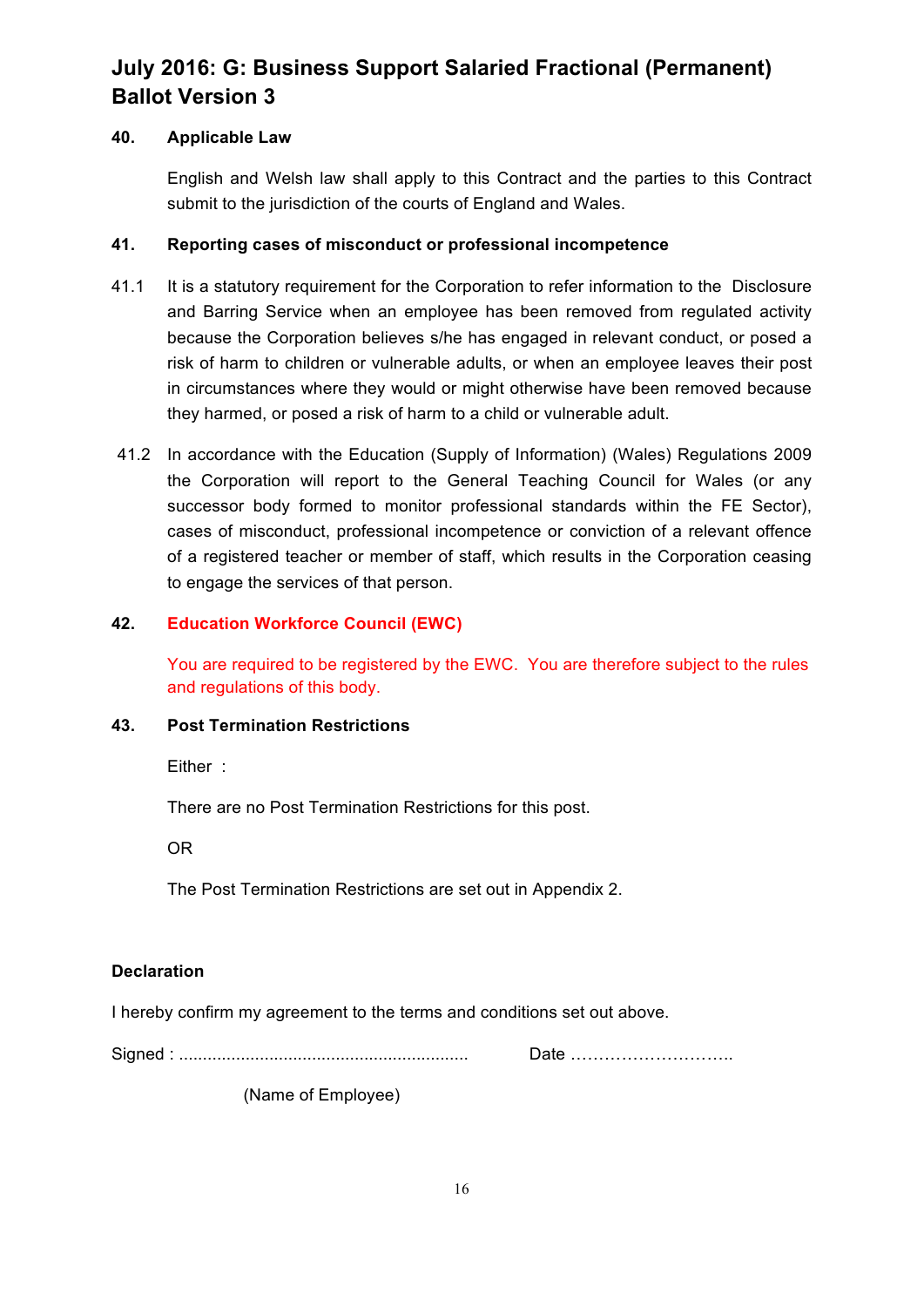Signed : ...........................................................… Date …………………………..

(For and on behalf of the Corporation)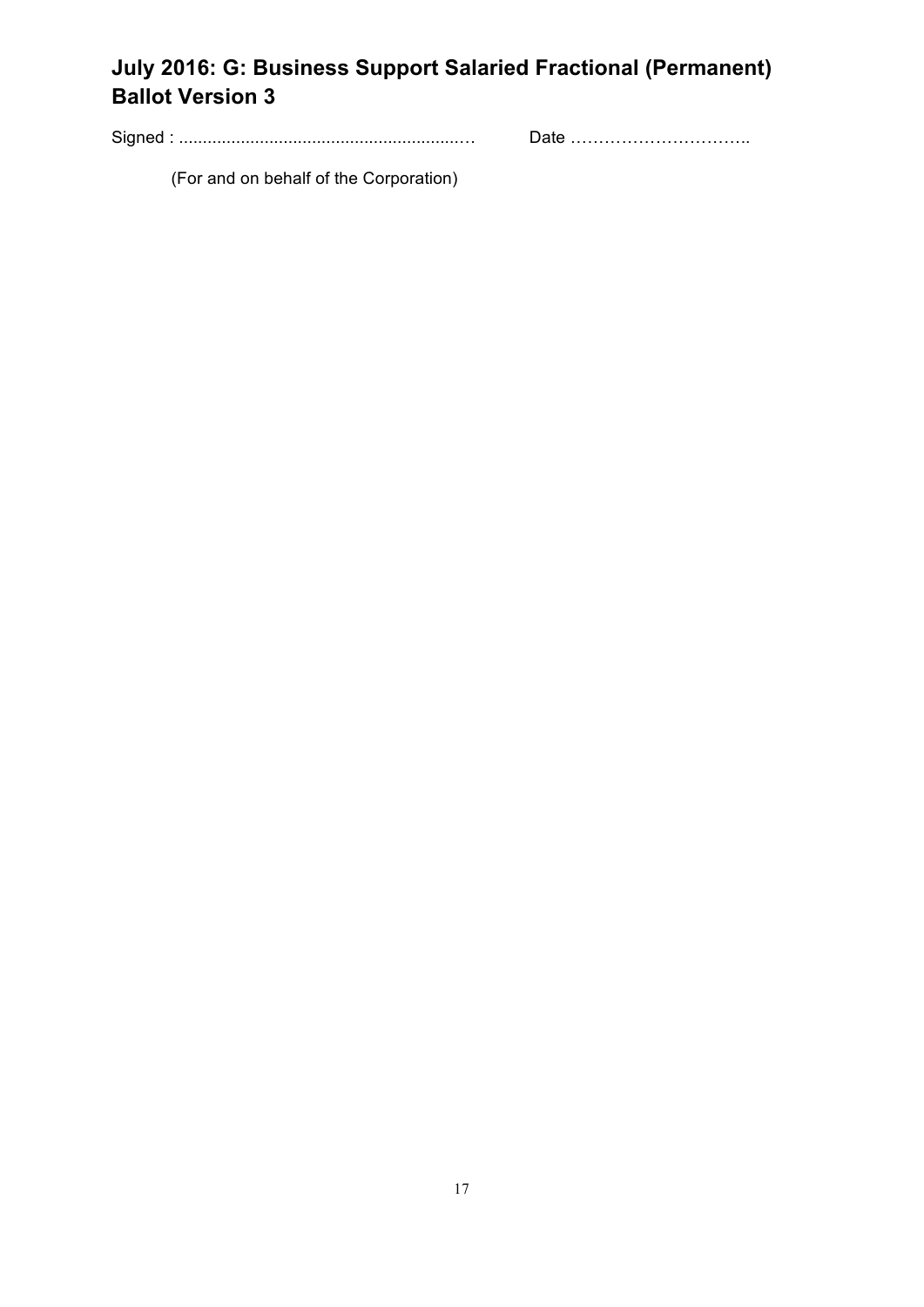## **Appendix 1 – Collective Agreements**

1. Agreement on the Employment of Instructor / Demonstrator Staff in FE Colleges and Institutions in Wales (2005)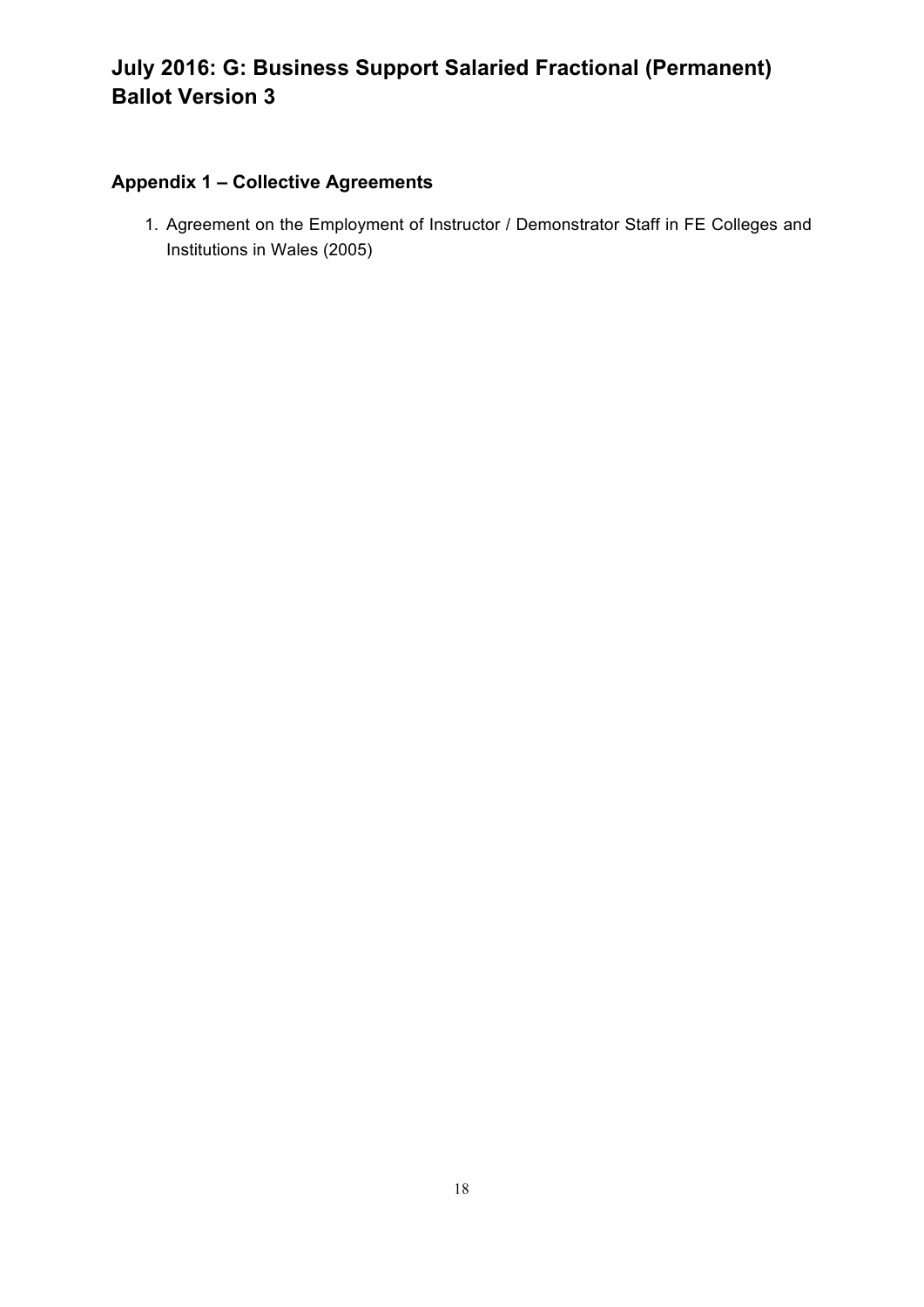Appendix 2

## **1 Post-termination Restrictions**

- 1.1 For the purposes of Clause 1.2 below, the following words shall have the following meanings:
	- (a) "Client" shall mean any person, corporation, company or other organisation to whom or which the Corporation supplied services during the twelve months preceding the Termination Date and with whom or which, during such period, you had personal dealings in the course of your employment but shall exclude any such person who was enrolled as a student on a publicly funded course with the Corporation and any such organisation which distributes public funds for education and training purposes;
	- (b) "Restricted Services" shall mean any services which are the same as or similar to any services supplied by the Corporation with which your duties were concerned or for which you were responsible during the twelve months immediately preceding the Termination Date;
	- (c) "Termination Date" shall mean the date of termination of your employment.
- 1.2 You hereby undertake that you will not during a period of twelve months immediately following the Termination Date without the prior written consent of the Corporation whether by yourself, through your employees or agents or otherwise howsoever and whether on your own behalf or on behalf of any other person, corporation, company or other organisation, directly or indirectly:
	- (a) solicit business from or canvass any Client if such solicitation or canvassing is in respect of Restricted Services;
	- (b) supply Restricted Services to any Client;
	- (c) solicit or induce or endeavour to solicit or induce any person who is on the Termination Date employed by the Corporation in a managerial capacity or as a member of its academic staff to cease working for or providing services to the Corporation, whether or not any such person would thereby commit a breach of contract;
	- (d) employ or otherwise engage in the supply of Restricted Services to any Client any person who is on the Termination Date, or was during the twelve months preceding the Termination Date, employed by the Corporation in a managerial capacity or as a member of its academic staff.